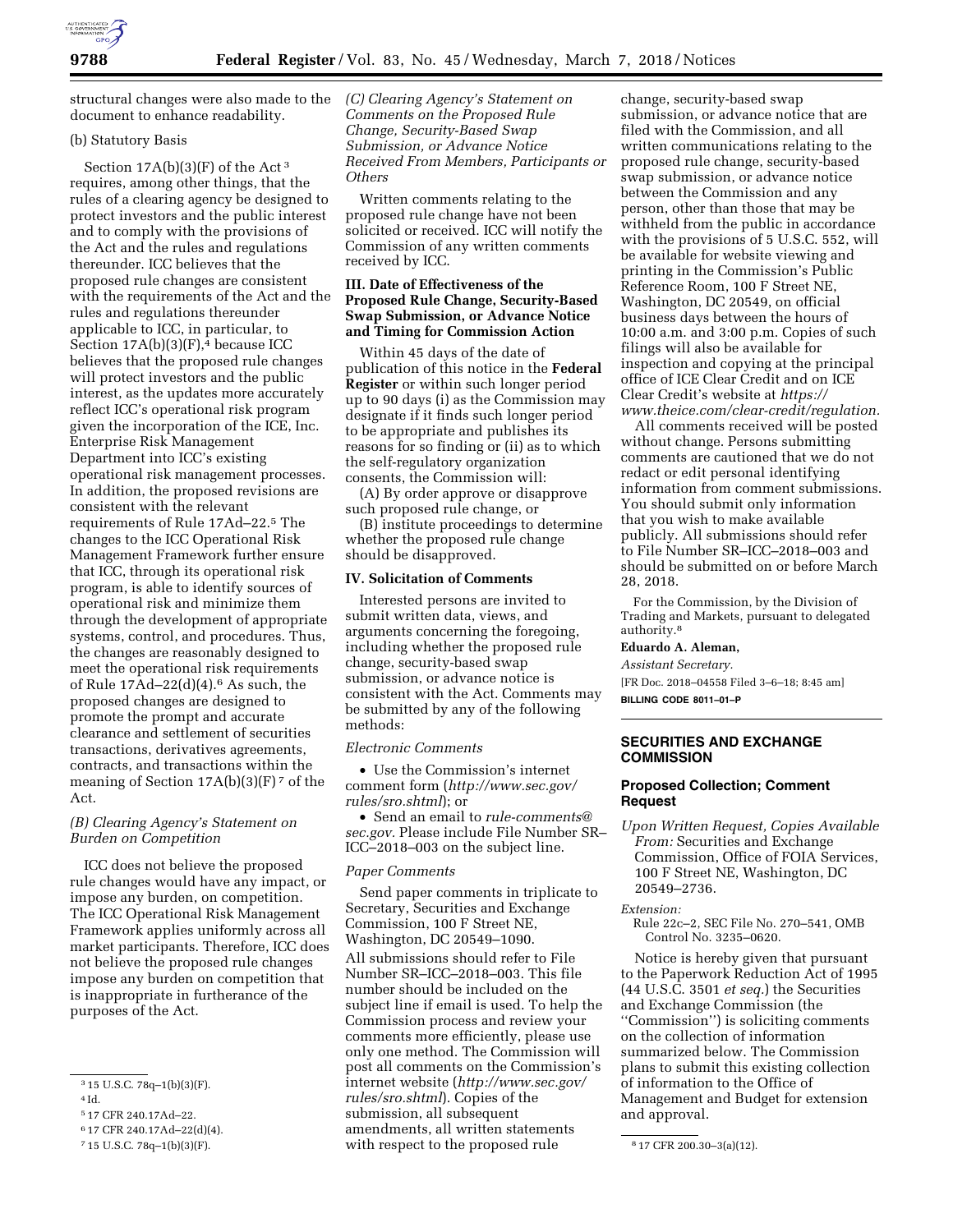Rule 22c–2 (17 CFR 270.22c–2) under the Investment Company Act of 1940 (15 U.S.C. 80a) (the ''Investment Company Act'' or ''Act'') requires the board of directors (including a majority of independent directors) of most registered open-end investment companies (''funds'') to either approve a redemption fee of up to two percent or determine that imposition of a redemption fee is not necessary or appropriate for the fund. Rule 22c–2 also requires a fund to enter into written agreements with their financial intermediaries (such as broker-dealers and retirement plan administrators) under which the fund, upon request, can obtain certain shareholder identity and trading information from the intermediaries. The written agreement must also allow the fund to direct the intermediary to prohibit further purchases or exchanges by specific shareholders that the fund has identified as being engaged in transactions that violate the fund's market timing policies. These requirements enable funds to obtain the information that they need to monitor the frequency of short-term trading in omnibus accounts and enforce their market timing policies.

The rule includes three ''collections of information'' within the meaning of the Paperwork Reduction Act of 1995 (''PRA'').1 First, the rule requires boards to either approve a redemption fee of up to two percent or determine that imposition of a redemption fee is not necessary or appropriate for the fund. Second, funds must enter into information sharing agreements with all of their ''financial intermediaries'' 2 and maintain a copy of the written information sharing agreement with each intermediary in an easily accessible place for six years. Third, pursuant to the information sharing agreements, funds must have systems that enable them to request frequent trading information upon demand from their intermediaries, and to enforce any

restrictions on trading required by funds under the rule.

The collections of information created by rule 22c–2 are necessary for funds to effectively assess redemption fees, enforce their policies in frequent trading, and monitor short-term trading, including market timing, in omnibus accounts. These collections of information are mandatory for funds that redeem shares within seven days of purchase. The collections of information also are necessary to allow Commission staff to fulfill its examination and oversight responsibilities.

Rule  $22c-2(a)(1)$  requires the board of directors of all registered open-end management investment companies and series thereof (except for money market funds, ETFs, or funds that affirmatively permit short-term trading of its securities) to approve a redemption fee for the fund, or instead make a determination that a redemption fee is either not necessary or appropriate for the fund. Commission staff understands that the boards of all funds currently in operation have undertaken this process for the funds they currently oversee, and the rule does not require boards to review this determination periodically once it has been made. Accordingly, we expect that only boards of newly registered funds or newly created series thereof would undertake this determination. Commission staff estimates that 42 funds (excluding money market funds and ETFs) are newly formed each year and would need to make this determination.3

Based on conversations with fund representatives,4 Commission staff estimates that it takes 2 hours of the board's time as a whole (at a rate of \$4465 per hour)<sup>5</sup> to approve a redemption fee or make the required determination on behalf of all series of the fund. In addition, Commission staff estimates that it takes compliance personnel of the fund 8 hours (at a rate of \$66 per hour) 6 to prepare trading,

4Unless otherwise stated, estimates throughout this analysis are derived from a survey of funds and conversations with fund representatives.

 $^{\rm 5}\!$  The estimate of \$4465 per hour for the board's time as a whole is based on conversations with representatives of funds and their legal counsel.

<sup>6</sup>The \$66 per hour figure for a compliance clerk is from SIFMA's *Office Salaries in the Securities Industry 2013,* modified by Commission staff to account for an 1800-hour work-year and inflation, and multiplied by 2.93 to account for bonuses, firm size, employee benefits and overhead.

compliance, and other information regarding the fund's operations to enable the board to make its determination, and takes internal compliance counsel of the fund 3 hours (at a rate of \$345 per hour)<sup>7</sup> to review this information and present its recommendations to the board. Therefore, for each fund board that undertakes this determination process, Commission staff estimates it expends 13 hours  $8$  at a cost of \$10,493. $9$  As a result, Commission staff estimates that the total time spent for all funds on this process is 546 hours at a cost of \$440,706.10

Rule 22c–2(a)(2) also requires a fund to enter into information-sharing agreements with each of its financial intermediaries. Commission staff understands that all currently registered funds have already entered into such agreements with their intermediaries. Funds enter into new relationships with intermediaries from time to time, however, which requires them to enter into new information sharing agreements. Commission staff understands that, in general, funds enter into information-sharing agreement when they initially establish a relationship with an intermediary, which is typically executed as an addendum to the distribution agreement. The Commission staff understands that most shareholder information agreements are entered into by the fund group (a group of funds with a common investment adviser), and estimates that there are currently 850 currently active fund groups.11 Commission staff estimates that, on average, each active fund group enters into relationships with 3 new intermediaries each year. Commission staff understands that funds generally use a standard information sharing agreement, drafted by the fund or an outside entity, and modifies that agreement according to the

<sup>9</sup>This calculation is based on the following. estimates:  $(\$8,930$   $(\$4,465$  board time  $\times$  2 hours =  $$8,930$  + \$528 (\$66 compliance time  $\times$  8 hours =  $$528$ ) + \$1,035 (\$345 attorney time  $\times$  3 hours =  $$1,035$  = \$10,493).<br><sup>10</sup>This calculation is based on the following

estimates:  $(13 hours \times 42 funds = 546 hours);$  $($10,493 \times 42 \text{ funds} = $440,706).$ 

11 ICI, 2017 Investment Company Fact Book at Fig 1.8 (2017) (*[https://www.ici.org/research/stats/](https://www.ici.org/research/stats/factbook)  [factbook](https://www.ici.org/research/stats/factbook)*).

<sup>1</sup> 44 U.S.C. 3501–3520.

<sup>2</sup>The rule defines a Financial Intermediary as: (i) Any broker, dealer, bank, or other person that holds securities issued by the fund in nominee name; (ii) a unit investment trust or fund that invests in the fund in reliance on section 12(d)(i)(E) of the Act; and (iii) in the case of a participant directed employee benefit plan that owns the securities issued by the fund, a retirement plan's administrator under section 316(A) of the Employee Retirement Security Act of 1974 (29 U.S.C. 1002(16)(A) or any person that maintains the plans' participant records. Financial Intermediary does not include any person that the fund treats as an individual investor with respect to the fund's policies established for the purpose of eliminating or reducing any dilution of the value of the outstanding securities issued by the fund. Rule 22c–  $2(c)(1)$ .

 $^{\rm 3}$  This estimate is based on the number of registrants filing initial Form N–1A or N–3. This estimate does not carve out money market funds, ETFs, or funds that affirmatively permit short-term trading of their securities, so this estimate corresponds to the outer limit of the number of registrants that would have to make this determination.

<sup>7</sup>The \$345 per hour figure for internal compliance counsel is from SIFMA's *Management & Professional Earnings in the Securities Industry 2013,* modified by Commission staff to account for an 1800-hour work-year and inflation, and multiplied by 5.35 to account for bonuses, firm size, employee benefits and overhead.

<sup>8</sup>This calculation is based on the following estimates: (2 hours of board time + 3 hours of internal compliance counsel time  $+ 8$  hours of compliance clerk time  $= 13$  hours).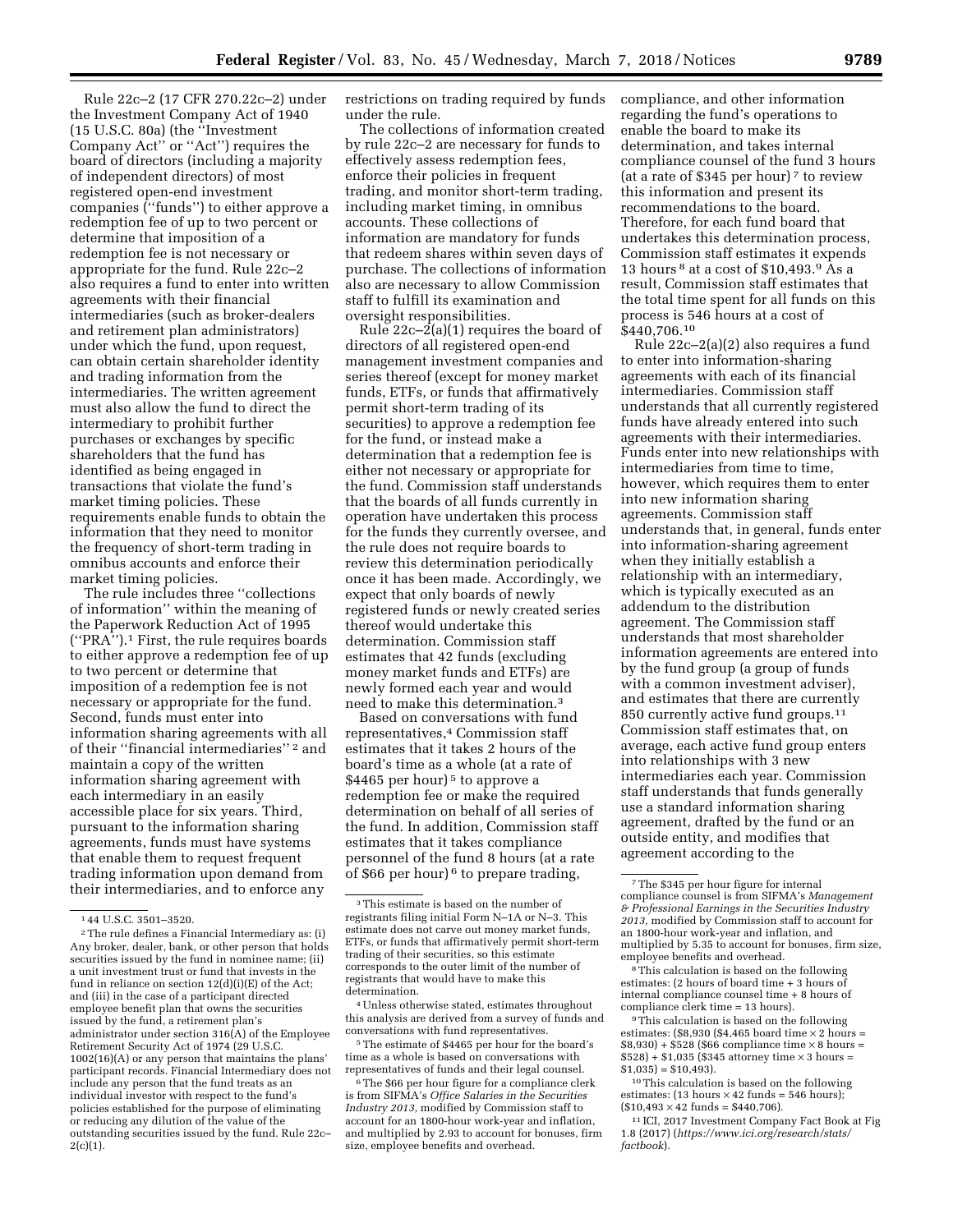requirements of each intermediary. Commission staff estimates that negotiating the terms and entering into an information sharing agreement takes a total of 4 hours of attorney time (at a rate of \$392 per hour) 12 per intermediary (representing 2.5 hours of fund attorney time and 1.5 hours of intermediary attorney time). Accordingly, Commission staff estimates that it takes 12 hours at a cost of \$4704 each year 13 to enter into new information sharing agreements, and all existing market participants incur a total of 10,200 hours at a cost of \$3,998,400.14

In addition, newly created funds advised by new entrants (effectively new fund groups) must enter into information sharing agreements with all of their financial intermediaries. Commission staff estimates that there are 47 new fund groups that form each year that will have to enter into information sharing agreements with each of their intermediaries.15 Commission staff estimates that fund groups formed by new advisers typically have relationships with significantly fewer intermediaries than existing fund groups, and estimates that new fund groups will typically enter into 100 information sharing agreements with their intermediaries when they begin operations.16 As discussed previously, Commission staff estimates that it takes 4 hours of attorney time (at a rate of \$392 per hour) 17 per intermediary to enter into information sharing agreements. Therefore, Commission staff estimates that each newly formed fund group will incur 400 hours of attorney time at a cost of \$156,800<sup>18</sup> and that all

newly formed fund groups will incur a total of 18,800 hours at a cost of \$7,369,600 to enter into information sharing agreements with their intermediaries.19

Rule 22c–2(a)(3) requires funds to maintain records of all informationsharing agreements for 6 years in an easily accessible place. Commission staff understands that most shareholder information agreements are stored at the fund group level and estimates that there are currently approximately 850 fund groups.20 Commission staff understands that information-sharing agreements are generally included as addendums to distribution agreements between funds and their intermediaries, and that these agreements would be stored as required by the rule as a matter of ordinary business practice. Therefore, Commission staff estimates that maintaining records of informationsharing agreements requires 10 minutes of time spent by a general clerk (at a rate of \$59 per hour) 21 per fund, each year. Accordingly, Commission staff estimates that all funds will incur 141.67 hours at a cost of \$8,358.53 22 in complying with the recordkeeping requirement of rule 22c–2(a)(3).

Therefore, Commission staff estimates that to comply with the information sharing agreement requirements of rule  $22c-2(a)(2)$  and  $(3)$ , it requires a total of 29,141.67 hours at a cost of \$11,403,358.53.23

The Commission staff estimates that on average, each fund group requests shareholder information once a week, and gives instructions regarding the restriction of shareholder trades every day, for a total of 417 responses related to information sharing systems per fund group each year, and a total 354,450 responses for all fund groups annually.24 In addition, as described above, the staff estimates that funds make 42 responses related to board

22This estimate is based on the following calculations: (10 minutes  $\times$  850 fund groups = 8,500 minutes); (8,500 minutes/60 = 141.67 hours);  $(141.67 \text{ hours} \times $59 = $8,358.53).$ 

23This estimate is based on the following calculations: (10,200 hours + 18,800 hours + 141.67 hours =  $29,141.67$  hours);  $(\$3,998,400 + \$7,369,600$  $+$  \$8,358.53 = \$11,403,358.53).

determinations, 2,550 responses related to new intermediaries of existing fund groups, 4,700 responses related to new fund group information sharing agreements, and 850 responses related to recordkeeping, for a total of 8,142 responses related to the other requirements of rule 22c–2. Therefore, the Commission staff estimates that the total number of responses is 362,592  $(354,450 + 8,142 = 362,592)$ .

The Commission staff estimates that the total hour burden for rule 22c–2 is 29,687.67 hours at a cost of \$11,817,056.50.25 Responses provided to the Commission will be accorded the same level of confidentiality accorded to other responses provided to the Commission in the context of its examination and oversight program. Responses provided in the context of the Commission's examination and oversight program are generally kept confidential. Complying with the information collections of rule 22c–2 is mandatory for funds that redeem their shares within 7 days of purchase. An agency may not conduct or sponsor, and a person is not required to respond to a collection of information unless it displays a currently valid control number.

Written comments are invited on: (a) Whether the proposed collection of information is necessary for the proper performance of the functions of the agency, including whether the information will have practical utility; (b) the accuracy of the agency's estimate of the burden of the collection of information; (c) ways to enhance the quality, utility, and clarity of the information collected; and (d) ways to minimize the burden of the collection of information on respondents, including through the use of automated collection techniques or other forms of information technology. Consideration will be given to comments and suggestions submitted in writing within 60 days of this publication.

Please direct your written comments to Pamela Dyson, Director/Chief Information Officer, Securities and Exchange Commission, C/O Remi Pavlik-Simon, 100 F Street NE, Washington, DC 20549; or send an email to: *PRA*\_*[Mailbox@sec.gov.](mailto:PRA_Mailbox@sec.gov)* 

<sup>12</sup>The \$392 per hour figure for attorneys is from SIFMA's *Management & Professional Earnings in the Securities Industry 2013,* modified by Commission staff to account for an 1800-hour workyear and inflation, and multiplied by 5.35 to account for bonuses, firm size, employee benefits and overhead.

<sup>13</sup>This estimate is based on the following calculations: (4 hours  $\times$  3 new intermediaries = 12 hours); (12 hours  $\times$  \$392 = \$4,704).

<sup>14</sup>This estimate is based on the following calculations:  $(12 \text{ hours} \times 850 \text{ fund groups} = 10,200$ hours); (10,200 hours  $\times$  \$392 = \$3,998,400).

<sup>15</sup> ICI, 2017 Investment Company Fact Book at Fig 1.8 (2017) (*[https://www.ici.org/research/stats/](https://www.ici.org/research/stats/factbook)  [factbook](https://www.ici.org/research/stats/factbook)*).

<sup>16</sup>Commission staff understands that funds generally use a standard information sharing agreement, drafted by the fund or an outside entity, and then modifies that agreement according to the requirements of each intermediary.

<sup>&</sup>lt;sup>17</sup>The \$392 per hour figure for an attorney is from SIFMA's Management & Professional Earnings in the Securities Industry 2013, modified by Commission staff to account for an 1800-hour workyear and inflation, and multiplied by 5.35 to account for bonuses, firm size, employee benefits and overhead.

<sup>18</sup>This estimate is based on the following calculations: (4 hours  $\times$  100 intermediaries = 400 hours); (400 hours  $\times$  \$392 = \$156,800).

<sup>19</sup>This estimate is based on the following calculations: (47 fund groups  $\times$  400 hours = 18,800 hours) (\$392  $\times$  18,800 = 7,369,600).

<sup>20</sup> ICI, 2017 Investment Company Fact Book at Fig 1.8 (2017) (*[https://www.ici.org/research/stats/](https://www.ici.org/research/stats/factbook)  [factbook](https://www.ici.org/research/stats/factbook)*).

<sup>21</sup>The \$59 per hour figure for a general clerk is derived from SIFMA's Office Salaries in the Securities Industry 2013 modified to account for an 1800-hour work-year and inflation, and multiplied by 2.93 to account for bonuses, firm size, employee benefits, and overhead.

<sup>24</sup>This estimate is based on the following calculations:  $(52 + 365 = 417)$ ;  $(417 \times 850$  fund groups = 354,450).

<sup>25</sup>This estimate is based on the following calculations: (546 hours (board determination) + 29,141.67 hours (information sharing agreements) = 29,687.67 total hours); (\$440,706 (board determination) + \$11,376,350.53 (information sharing agreements) = \$11,817,056.50).